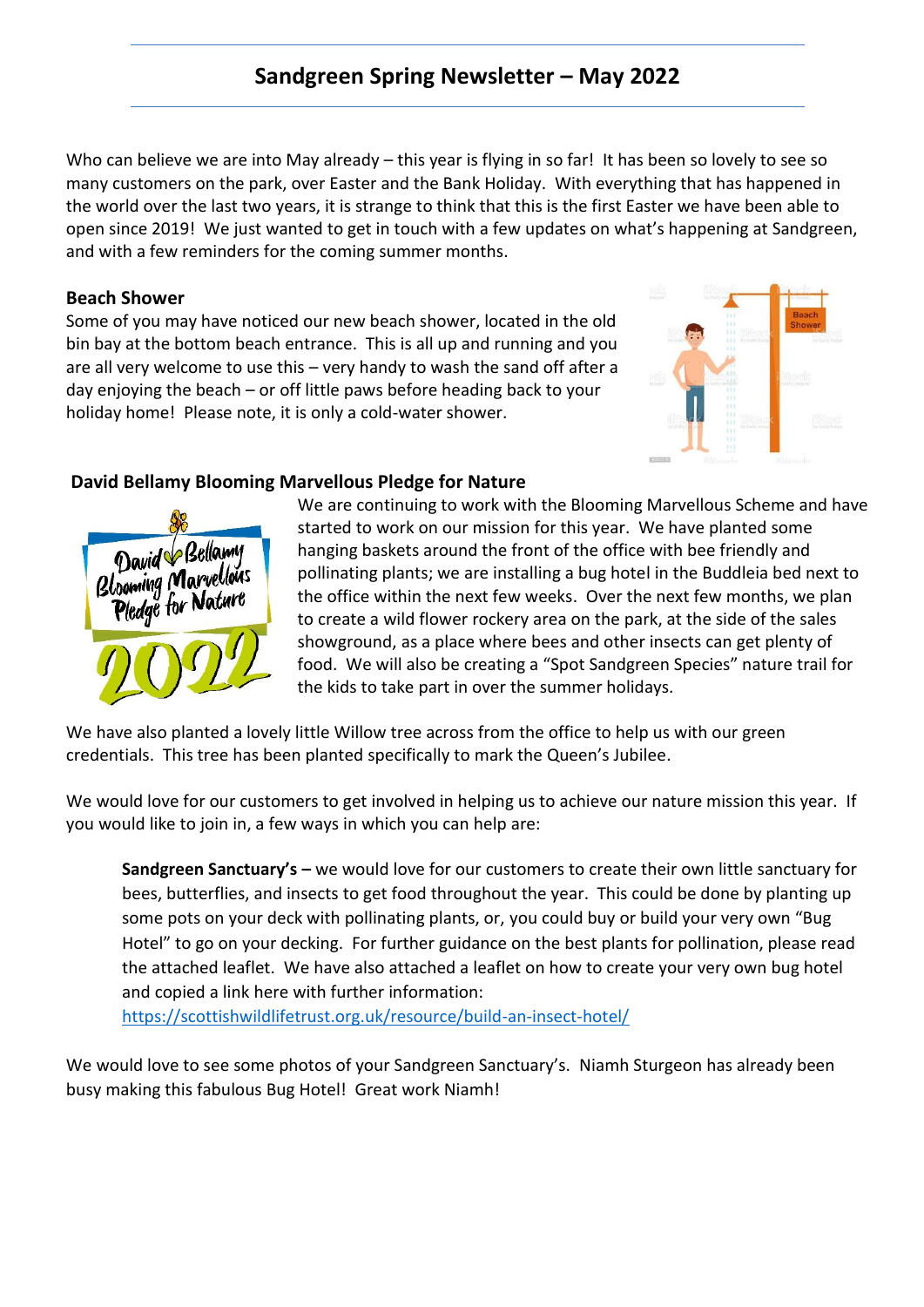

Sandgreen Bug Hotel made by Niamh Sturgeon, aged 9

**Sandgreen Species –** Keep a note, or better yet, if you are able to take a photograph of the animals and insects that visit Sandgreen, send them over to us. This helps us see the wildlife that naturally come onto the park and enables us to give them a helping hand throughout the year.

**Nature Trail –** We will be providing a nature trail for the children, and adults, to take part in over the summer holidays. This is a great, fun way for the children to get involved in our Pollinator Patch work. Again, if you have any animals in mind that you think we should include in our nature trail worksheet, please get in touch with your ideas.

**Sandgreen Rockery –** If you would like to either donate some wild flower seeds, or indeed help us build the rockery and sow the seeds, please let us know.

We thank you very much for being able to help in any small way you can. Please remember to send us photographs of the work you are carrying out to help us on our mission.

## **Sandgreen Bank Details**

Our bank has informed us that we are still receiving payments into the old Sandgreen Bank Account. Please note, this bank account was closed on 31<sup>st</sup> October 2021. Therefore, the bank have to contact us to inform us of the payments, we then have to ask them to transfer monies into the new account, we are charged for this. Please ensure you delete the old bank account details if they are saved as a payee with your bank and add the new account details. A reminder of the new bank details are below. We have been advising of this change for months and cannot be held responsible for any missing monies.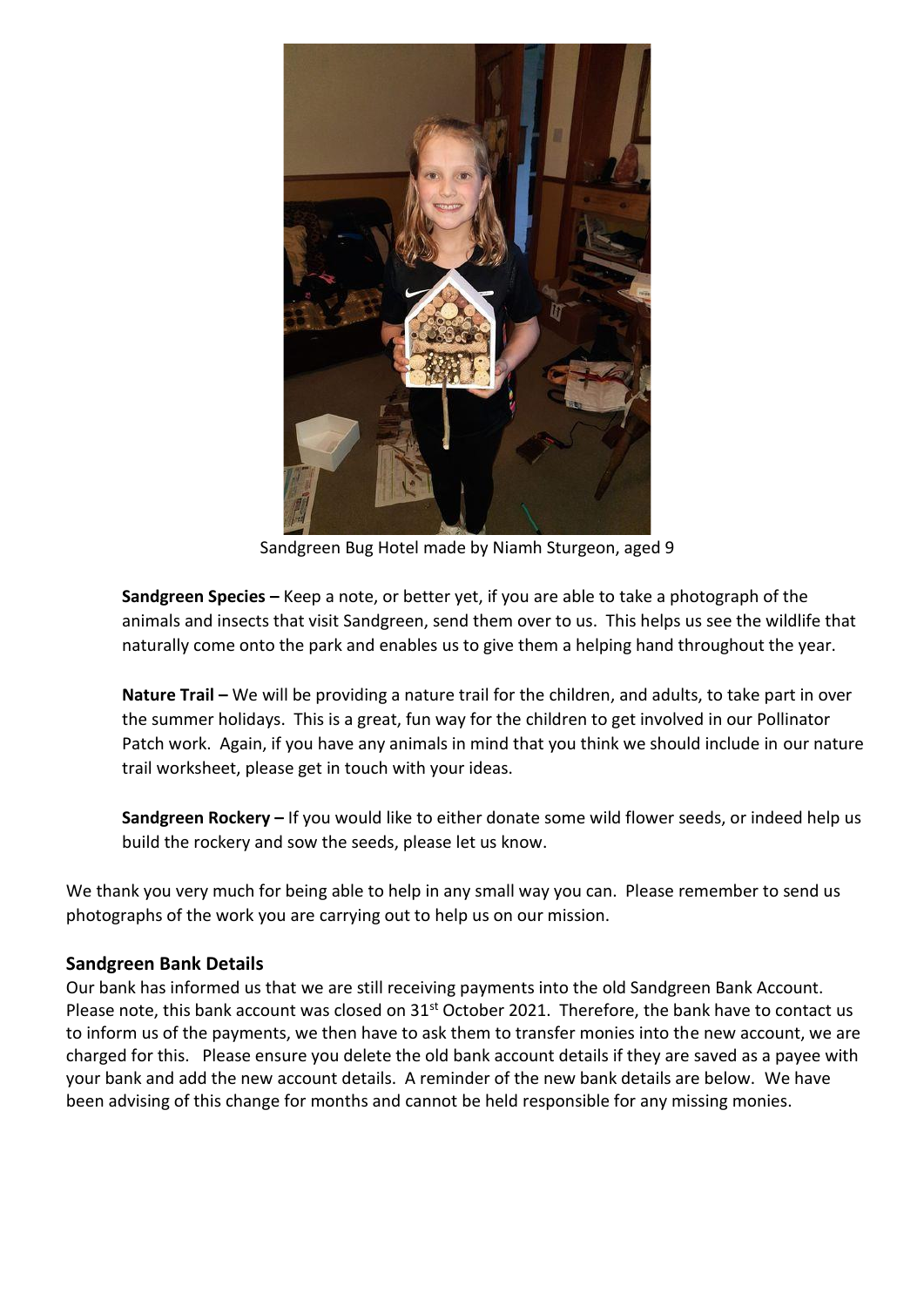| <b>Account Name:</b>   | <b>Langlands Enterprises</b> |
|------------------------|------------------------------|
| <b>Account Number:</b> | 10387269                     |
| <b>Sort Code:</b>      | 80-11-60                     |

## **Jubilee Party**

As you all know, we are having a street party on Saturday 4<sup>th</sup> June, between 2pm and 4pm, to celebrate the Queen's Platinum Jubilee. There will be lots of family fun, light refreshments, music, games, and best dressed King and Queen (both for adults and children – so get your fancy dress looked out).



Unfortunately, all our tables are now booked, however you are very welcome to bring your own.

To help us with catering, please do let us know as soon as possible, **but before 9 th May 2022**, if you are coming and how many people are in your party (children and adults).

We are really looking forward to seeing you all there.

## **Popular Local Events**

Whilst visiting your holiday home, why not visit some of these popular local events;

| 4 <sup>th</sup> Sunday each month               | 11am to 3pm - Kirkcudbright Farmers Market                 |
|-------------------------------------------------|------------------------------------------------------------|
| 3rd Sunday each month                           | Castle Douglas Farmers Market                              |
| Starting 2 <sup>nd</sup> June                   | Spring Fling 20 in 2022 (various events throughout region) |
| 25 <sup>th</sup> & 26 <sup>th</sup> June        | Youth Beatz Festival - Park Farm Showfield                 |
| 31 <sup>st</sup> July to 7 <sup>th</sup> August | Gatehouse Gala Week (Gala Day Sat 6 <sup>th</sup> August)  |
| 3 <sup>rd</sup> August                          | Wigtown Show (one of the largest Agricultural shows)       |
| 4 <sup>th</sup> August                          | Stewartry Agricultural Show, Stewartry Rugby Football Club |
| 6 <sup>th</sup> August                          | Dumfries Show - Park Farm, Dumfries                        |
| 20 <sup>th</sup> August                         | Galloway Country Fair - Drumlanrig Castle                  |
| 23rd Sep to 2nd Oct                             | Wigtown Book Festival                                      |

### **Park Rules**

Unfortunately, we are discovering that more and more customers are ignoring some of our park rules which means that we must contact them direct and this, often, causes upset.

Please remember that the park rules have always been in place and when you signed your Licence Agreement, you also signed up to adhere to our rules which form part of our contract with you. We would ask that you all refresh yourselves with the rules to avoid any doubt and that you make any visitors to your holiday home aware of these. Copies of the park rules can be downloaded from our website or alternatively, please call into reception and we can give you a copy.



The most common rules that are being broken include:

 **Speed** – as ever, customers continue to speed through the park, even over our new speed bumps. Please remember the MAXIMUM speed you can drive on Sandgreen is 10 mph. We have been politely asking customers to adhere to the speed limit year on year, month on month and yet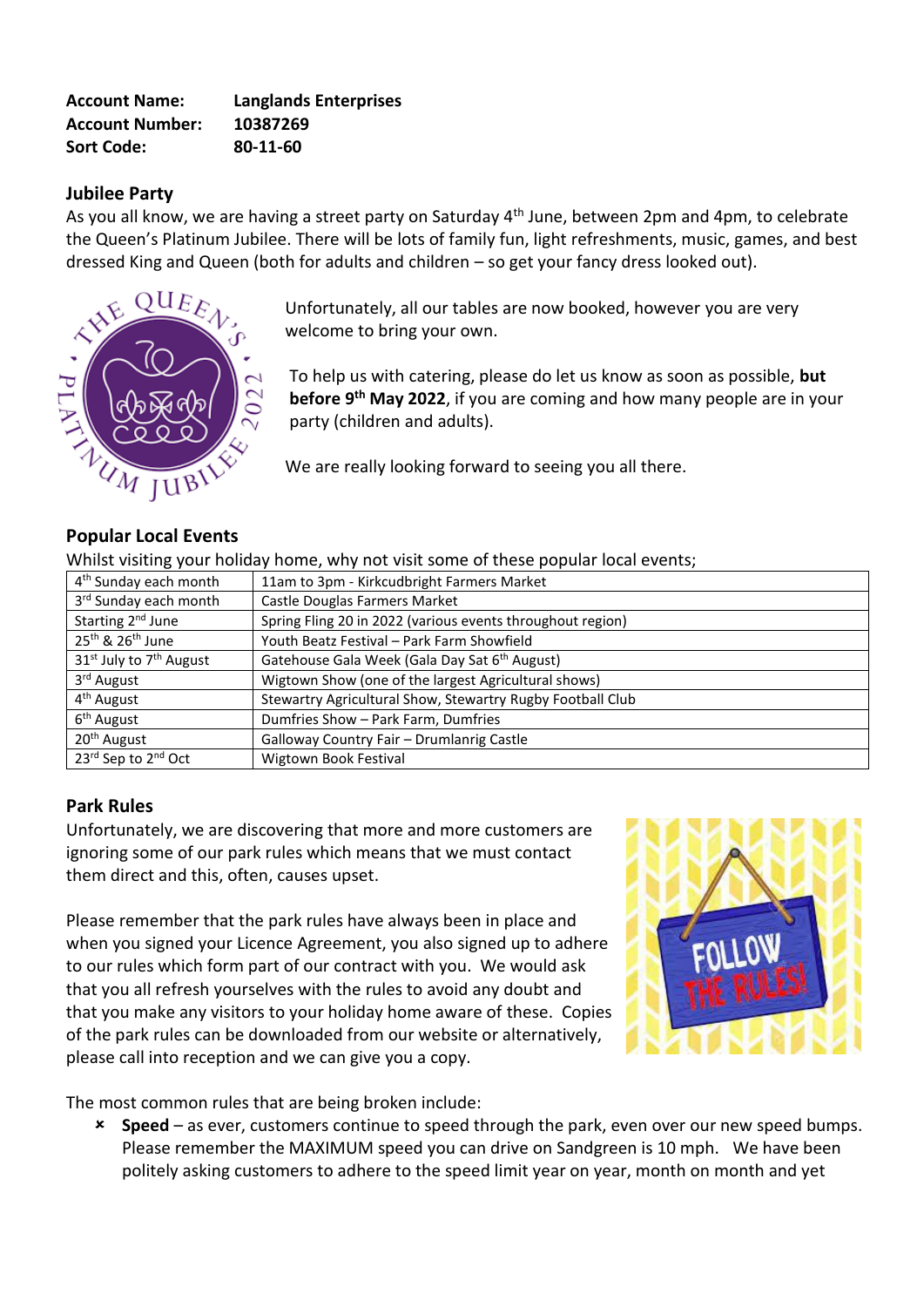some customers still choose to ignore us. As this is a serious safety issue, we are now invoking a strict 2 strike rule. If you are caught speeding, more than twice whilst driving on the park, YOUR LICENSE WILL BE REVOKED AND YOU AND YOUR HOLIDAY HOME WILL HAVE TO LEAVE SANDGREEN. Telling us that delivery drivers, visitors and householders continually speed is not an excuse.

- **Dogs off Leads** dogs must be kept on leads at all times on the park, even if they are just wandering around your holiday home. We have had instances of dogs attacking other dogs that have passed by or chasing rabbits and being lost – not pleasant for anybody. No matter how well you know your dog, you do not know other people's dogs, so please keep your own pet safe by keeping them on a lead. Dogs can be left off the lead to run on the beach between the hours of 9pm and 8am if they are under control.
- **Decks**  each pitch is permitted either a deck OR a patio but not both. There are numerous picnic tables cropping up all around the park on pitches that already have a deck. Please remove these, or alternatively, move them up onto your deck.
- **Tents** are not permitted at Sandgreen. Please do not pitch a tent at Sandgreen or around your holiday home or you will be asked to remove this.

Please don't get upset with us when we ask you to stick to the rules, we are merely protecting the overall look and safety of Sandgreen.

# **COVID-19 Update**

**Track and Trace –** Just a little reminder that we are no longer required to work with the Track and Trace system. This means that we no longer need to know when you are visiting the park.

**DID YOU KNOW?** 

**Face Masks –** It is now no longer Law that you need to wear a face mask in public spaces. This means that, although you are more than welcome to wear a face covering when visiting our office, you are no longer required to.

## **Stock Update**

We are still waiting on the majority of our 2022 orders to be produced however, we have been calling parks across the country and travelling around to try to find some available stock and we have managed to source some stock which will shortly be arriving on the park. Full details of these lovely holiday homes can be found on our website but we are expecting the following homes to arrive within the next few weeks;

Sunseeker Nightingale Lodge – 40ft x 20ft, 2 bed model – Pitch 409 - £217,000 Willerby Waverley Lodge – 42ft x 14ft, 2 bed model – Pitch 100 - £104,123 Delta Langford Static Caravan – 38ft x 13ft, 2 bed model - £54,646 Willerby Brookwood Static Caravan – 40ft x 12ft, 3 bed model - £49,103

Keep an eye on our Facebook page and also check out our website for further information on these holiday homes. Given the difficulty we, and most other park operators face sourcing stock, we don't think they will be available for long!